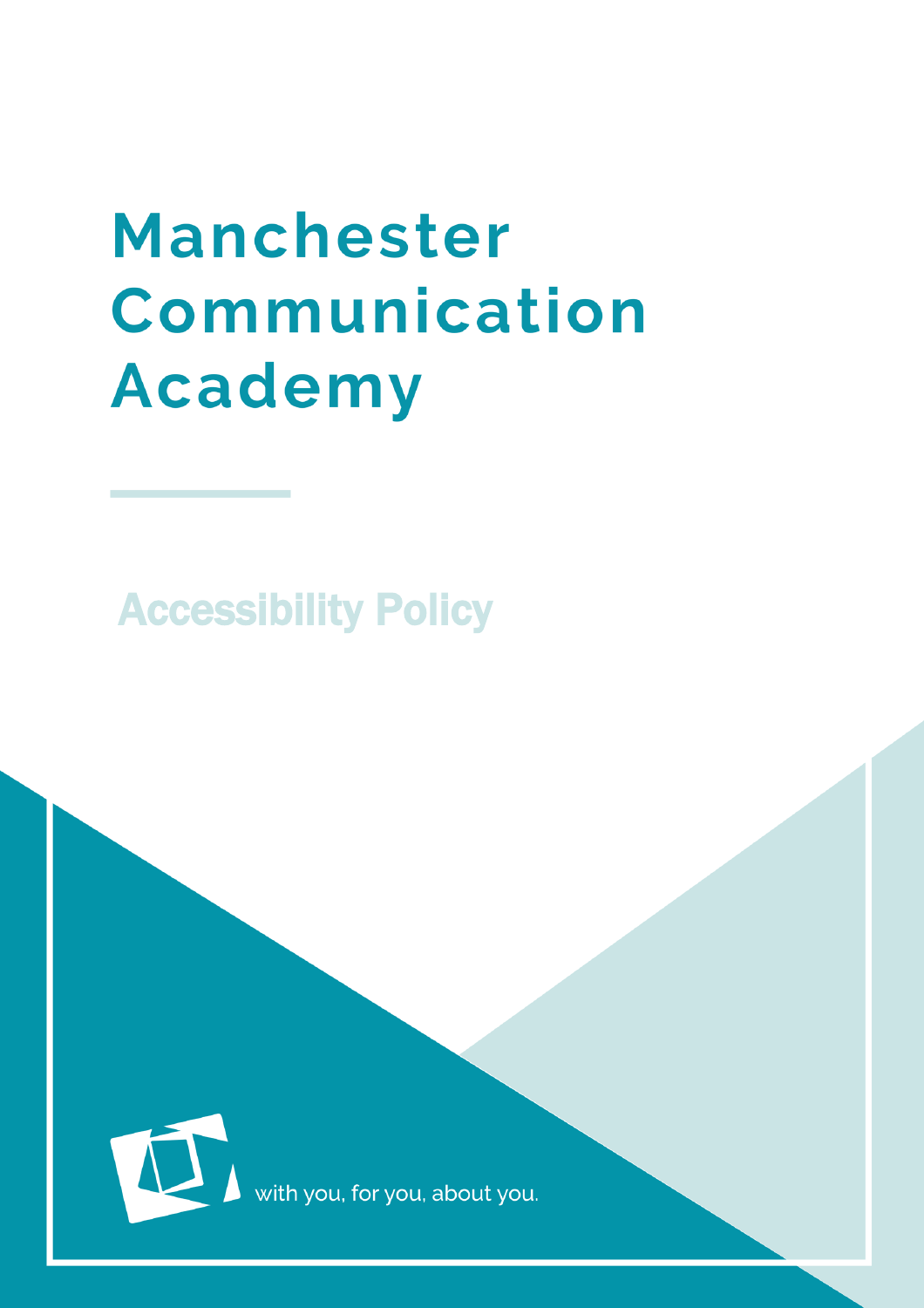| This document has been approved for operation within |                                         |
|------------------------------------------------------|-----------------------------------------|
| Date of last review                                  | 02/07/18                                |
| Date of next review                                  | <b>June 2021</b>                        |
| <b>Review Period</b>                                 | Every three years                       |
| <b>Date of Trustee Approval</b>                      | <b>July 2018</b>                        |
| <b>Status</b>                                        |                                         |
| <b>Person Responsible for Policy</b>                 |                                         |
| <b>Owner</b>                                         | <b>Manchester Communication Academy</b> |
| <b>Signature of Approval</b>                         | <b>John Rowlands</b>                    |

#### Aims

Schools are required under the Equality Act 2010 to have an accessibility plan. The purpose of the plan is to:

- Increase the extent to which disabled pupils can participate in the curriculum
- Improve the physical environment of the school to enable disabled pupils to take better advantage of education, benefits, facilities and services provided
- Improve the availability of accessible information to disabled pupils

Manchester Communication Academy aims to treat all its pupils fairly and with respect. This involves providing access and opportunities for all pupils without discrimination of any kind.

Manchester Communication Academy actively promotes a fully inclusive community that is committed to meeting the needs of all students through removing physical, social, emotional or financial barriers and providing an equitable education for all.

Our school is also committed to ensuring staff are trained in equality issues with reference to the Equality Act 2010, including understanding disability issues.

Our school's complaints procedure covers the accessibility plan. If you have any concerns relating to accessibility in school, this procedure sets out the process for raising these concerns.

#### Legislation and Guidance

This document meets the requirements of [schedule 10 of the Equality Act 2010](https://www.legislation.gov.uk/ukpga/2010/15/schedule/10) and the Department for Education (DfE) [guidance for schools on the Equality Act 2010.](https://www.gov.uk/government/publications/equality-act-2010-advice-for-schools)

The Equality Act 2010 defines an individual as disabled if he or she has a physical or mental impairment that has a 'substantial' and 'long-term' adverse effect on his or her ability to undertake normal day to day activities.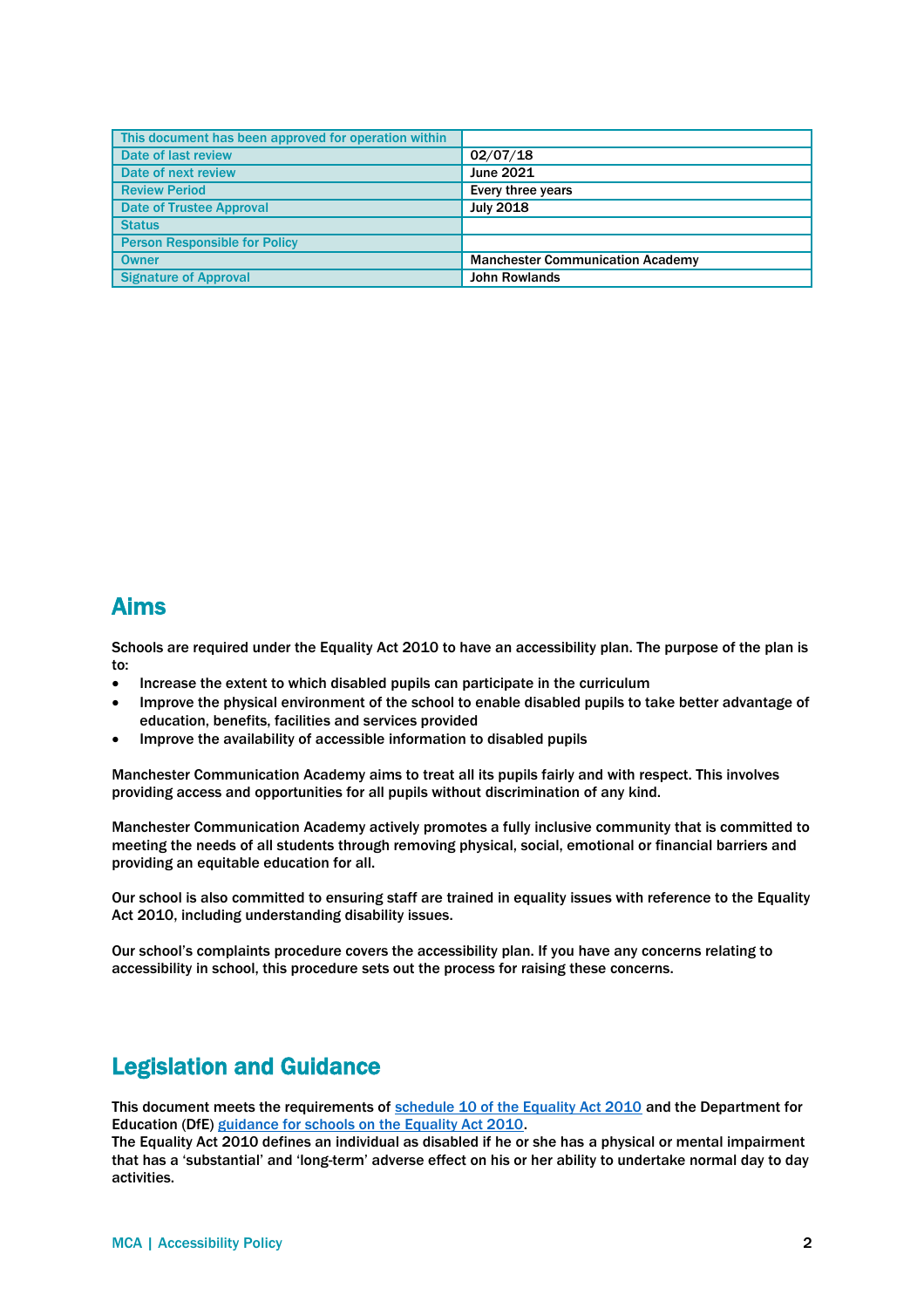Under the [Special Educational Needs and Disability \(SEND\) Code of Practice](https://www.gov.uk/government/publications/send-code-of-practice-0-to-25), 'long-term' is defined as 'a year or more' and 'substantial' is defined as 'more than minor or trivial'. The definition includes sensory impairments such as those affecting sight or hearing, and long-term health conditions such as asthma, diabetes, epilepsy and cancer.

Schools are required to make 'reasonable adjustments' for pupils with disabilities under the Equality Act 2010, to alleviate any substantial disadvantage that a disabled pupil faces in comparison with nondisabled pupils. This can include, for example, the provision of an auxiliary aid or adjustments to premises.

This policy complies with our funding agreement and articles of association.

## Action

| Aim                                                                                 | <b>Current Good Practice</b><br>Include established practice and                                                                                                                                                                                                                                                                                                       | <b>Action to be Taken</b>                                                                                                                                                                                    | <b>Person</b><br><b>Responsible</b> | Date to<br>complete                                                                                  | <b>Success Criteria</b>                                                                                                                                                    |
|-------------------------------------------------------------------------------------|------------------------------------------------------------------------------------------------------------------------------------------------------------------------------------------------------------------------------------------------------------------------------------------------------------------------------------------------------------------------|--------------------------------------------------------------------------------------------------------------------------------------------------------------------------------------------------------------|-------------------------------------|------------------------------------------------------------------------------------------------------|----------------------------------------------------------------------------------------------------------------------------------------------------------------------------|
|                                                                                     | practice under development                                                                                                                                                                                                                                                                                                                                             |                                                                                                                                                                                                              |                                     | actions by                                                                                           |                                                                                                                                                                            |
| Increase<br>access to the<br>curriculum for<br>pupils with a<br>disability          | Our school offers a<br>differentiated<br>curriculum for all pupils.<br>We use resources<br>tailored to the needs of                                                                                                                                                                                                                                                    | Continue to develop<br>high quality teaching<br>approaches and<br>sharing of good<br>practice                                                                                                                | <b>SENDCo</b>                       | Jan 2019                                                                                             | All lesson will include<br>effective differentiation<br>strategies so that all<br>students can access the<br>curriculum and make<br>progress                               |
|                                                                                     | pupils who require<br>support to access the<br>curriculum.<br><b>Curriculum resources</b><br>include examples of<br>people with disabilities.<br>Curriculum progress is                                                                                                                                                                                                | <b>Consult with families</b><br>and students to design<br>suitable and<br>appropriate<br>personalised<br>curriculums<br>Develop links with<br><b>Northridge Special</b>                                      | <b>SENDCo</b>                       | Jan 2019                                                                                             | Students who are not able<br>to access a secondary<br>mainstream curriculum<br>will have a personalised<br>learning plan that is<br>suitable for their<br>individual needs |
| tracked for all pupils,<br>including those with a<br>disability.<br>Targets are set | <b>School to enrich</b><br>training offer and SEN<br>expertise                                                                                                                                                                                                                                                                                                         | <b>SENDCo</b>                                                                                                                                                                                                | Jan 2019                            | All progress will be<br>tracked and monitored to<br>identify progress in all<br>areas of development |                                                                                                                                                                            |
|                                                                                     | effectively and are<br>appropriate for pupils<br>with additional needs.                                                                                                                                                                                                                                                                                                |                                                                                                                                                                                                              |                                     |                                                                                                      |                                                                                                                                                                            |
|                                                                                     | The curriculum is<br>reviewed to ensure it<br>meets the needs of all<br>pupils.                                                                                                                                                                                                                                                                                        |                                                                                                                                                                                                              |                                     |                                                                                                      |                                                                                                                                                                            |
| Improve and<br>maintain<br>access to the<br>physical<br>environment                 | The environment is<br>adapted to the needs of<br>pupils as required. This<br>includes:<br>Ramps<br>$\bullet$<br>$\bullet$<br><b>Elevators</b><br><b>Corridor width</b><br>$\bullet$<br>Door width<br>$\bullet$<br><b>Disabled parking</b><br>$\bullet$<br>bays<br>Disabled toilets and<br>$\bullet$<br>changing facilities<br>Open plan learning<br>$\bullet$<br>bases | <b>Ensure all learning</b><br>spaces are accessible<br>for students with<br>physical disabilities<br><b>Ensure all adaptations</b><br>to the school<br>environment consider<br>accessibility<br>implications | <b>SLT</b>                          | Jan 2019                                                                                             | All students will have full<br>access to all area of the<br>school site and learning<br>areas                                                                              |